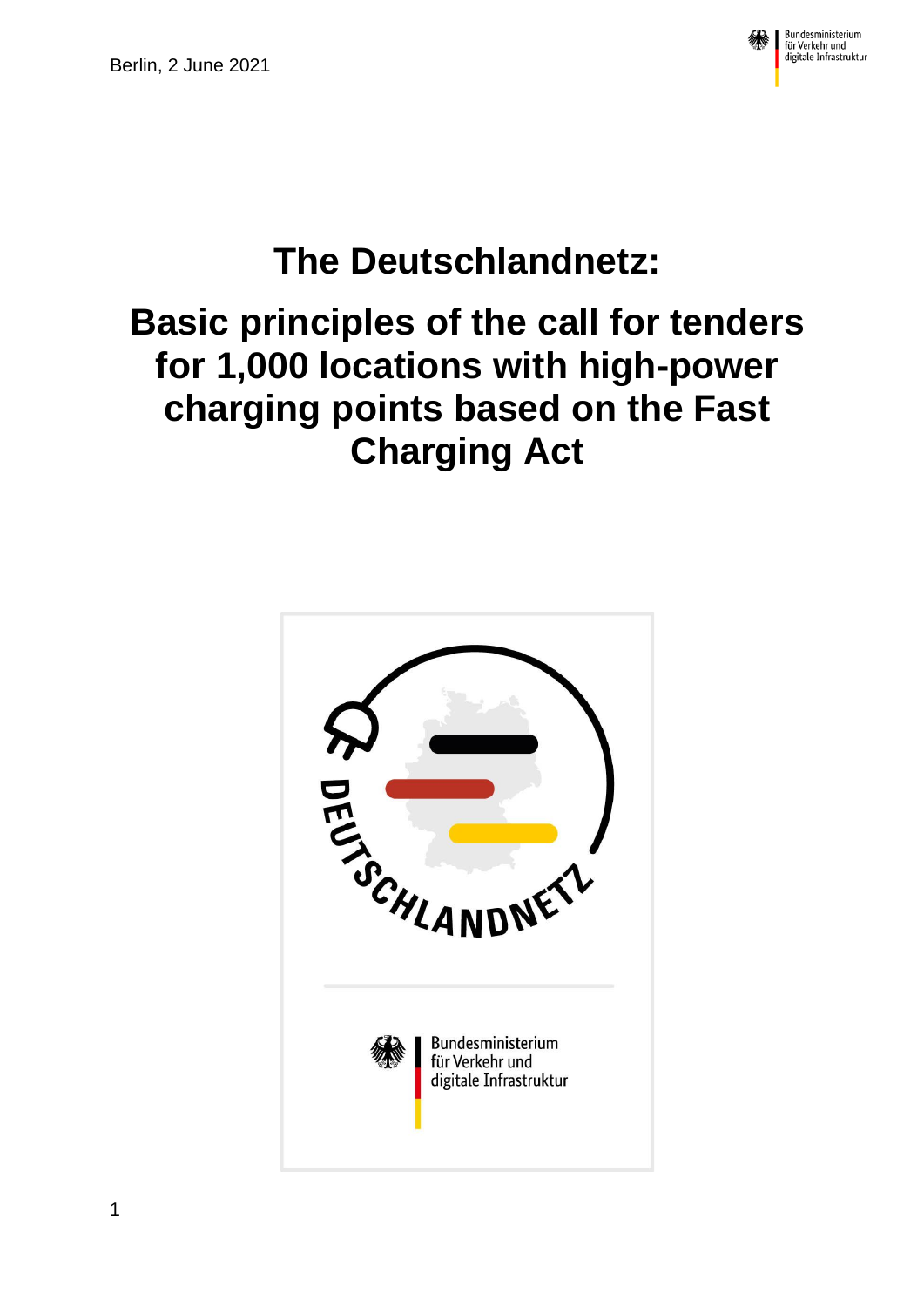

## Foreword:

With the 2050 Climate Action Plan, the Federal Government has committed itself to reducing, by 2030, Germany's greenhouse gas emissions by 55 to 56% against 1990 levels. Greenhouse gas emissions from the transport sector are to be reduced by 40 to 42% by 2030. The draft amendment to the Climate Change Act adopted by the Cabinet goes so far as to require a reduction in emissions by 48% against 1990 levels. To achieve these objectives, it is imperative to electrify road transport in particular. A reliable, needs-oriented and nationwide high-power charging network for medium- and longdistance journeys is a fundamental prerequisite for ramping up electric mobility in Germany. To complement the charging infrastructure set up purely by the private sector, the Federal Government will put to tender a nationwide network comprising more than 1,000 locations with high-power charging points, the *Deutschlandnetz*. The aim is to significantly improve services on medium- and long-distance journeys by setting-up more charging points and by better distributing them.

This document of the Federal Ministry of Transport and Digital infrastructure (BMVI) sets out the basic principles of the procedure and the formation of lots. The decisive factor here is to take into account the interests of the existing market, prevent monopolistic positions and enable small and medium-sized enterprises to participate in the calls for tenders. It explains how the locations and search areas as well as the respective number of charging points with a power output of at least 150 kW are defined by means of transport planning methods and taking into account the existing charging infrastructure. Finally, the strategy specifies the minimum requirements for the locations and the respective charging infrastructure in terms of user-friendliness, performance, technology, grid connection and environmental compatibility.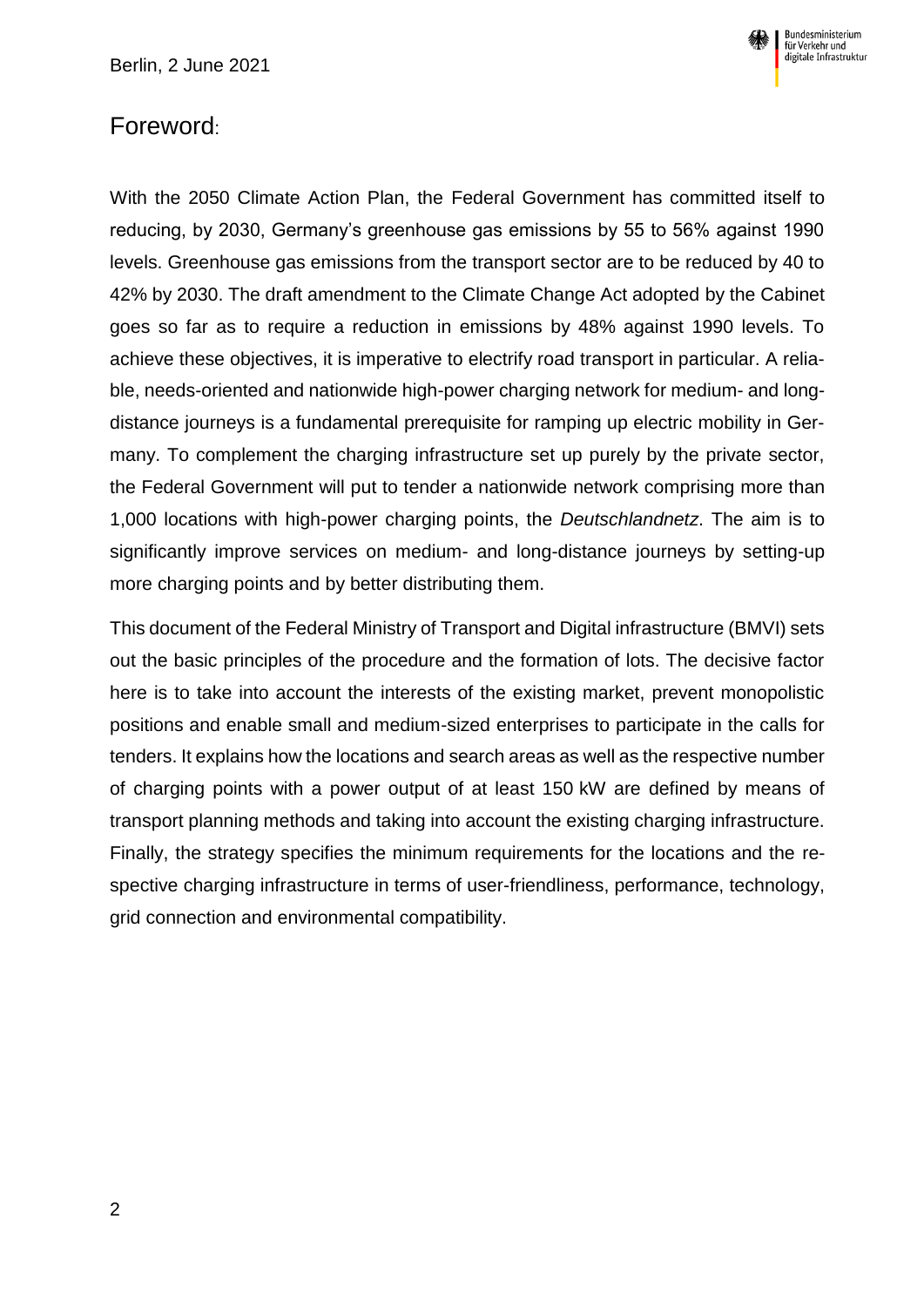

# **Contents**

| 1 |       |  |                                                                              |  |
|---|-------|--|------------------------------------------------------------------------------|--|
| 2 |       |  |                                                                              |  |
| 3 |       |  |                                                                              |  |
|   | 3.1   |  |                                                                              |  |
|   | 3.2   |  |                                                                              |  |
|   | 3.3   |  |                                                                              |  |
| 4 |       |  | Methodology and criteria for establishing a needs-based nationwide network11 |  |
|   | 4.1   |  | Choice of locations along federal motorways (unserviced rest areas)11        |  |
|   | 4.2   |  |                                                                              |  |
|   | 4.3   |  |                                                                              |  |
|   | 4.4   |  | Taking into account the existing high-power charging infrastructure 14       |  |
|   | 4.5   |  |                                                                              |  |
|   | 4.6   |  |                                                                              |  |
|   | 4.6.1 |  |                                                                              |  |
|   | 4.6.2 |  |                                                                              |  |
|   | 4.6.3 |  | Minimum requirements for grid connection and provision of services16         |  |
|   | 4.6.4 |  |                                                                              |  |
|   | 4.6.5 |  |                                                                              |  |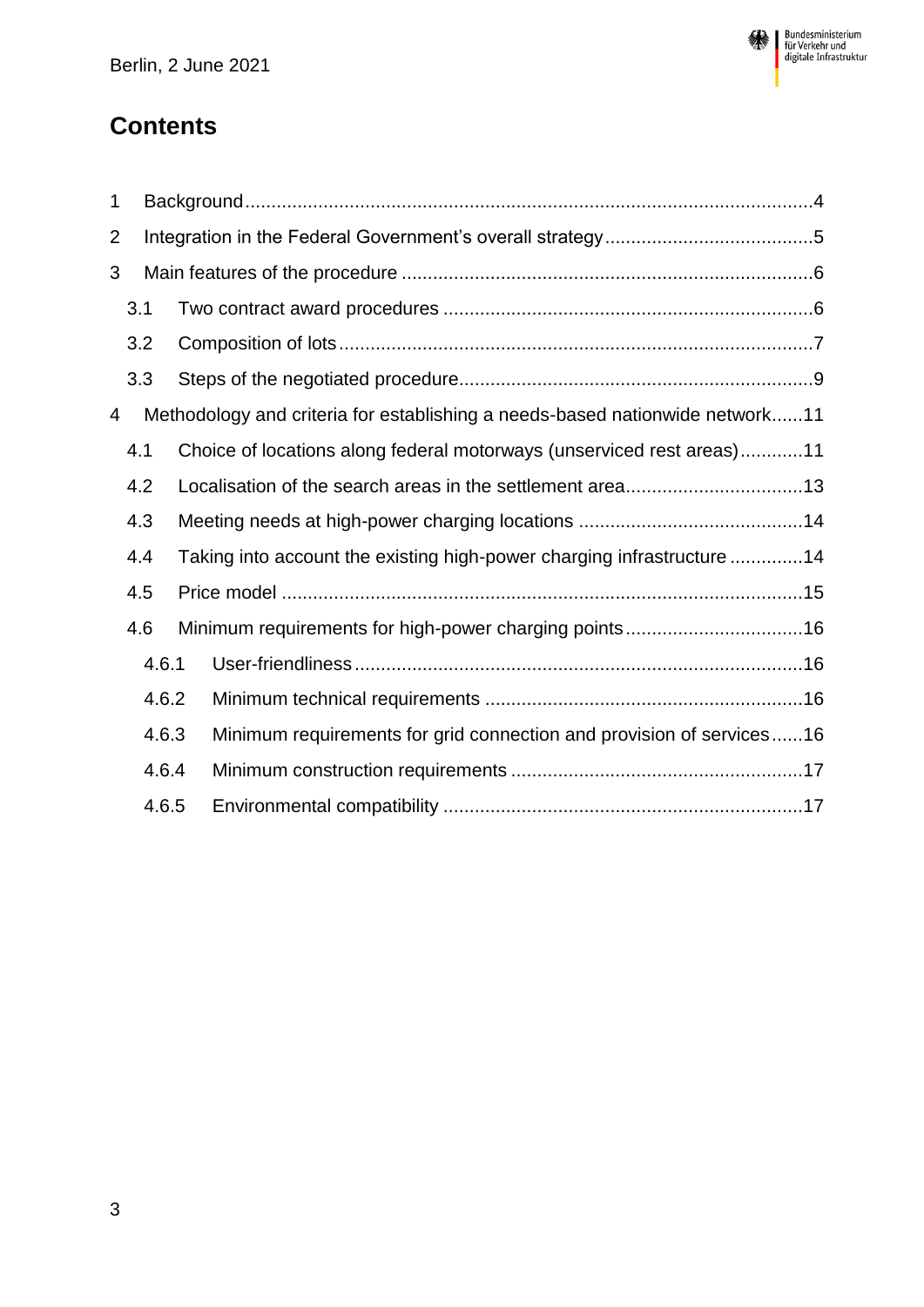

## <span id="page-3-0"></span>**1 Background**

With the Cabinet decision of 12 May 2021 to recast the Climate Change Act, the Federal Government has undertaken to reduce, by 2030, Germany's greenhouse gas emissions by 48% against 1990 levels. With the 2030 Climate Change Programme and the 2019 Charging Infrastructure Masterplan, the Federal Government has underlined that a rapid ramp-up of electric mobility on the roads is essential if the climate targets in the transport sector are to be met. If large parts of the population are to make the required transition to electric vehicles, the charging infrastructure must not only meet the current demand at any given time, but must surpass it 'proactively' in the current ramp-up phase. Moreover, in order to meet users' requirements, an overall charging infrastructure system that is geared to their needs is necessary. This includes a nationwide, reliable and needsoriented high-power charging network to serve medium- and long-distance journeys.

While the number of vehicles that are capable of handling high charging powers greater than 150 kW is rising fast, it is currently rather low. Therefore, many locations with highpower charging points are currently not economically viable and will not be in the near future either. For this reason, the Federal Government is ensuring through the Fast Charging  $Act<sup>1</sup>$  that a basic supply network of locations with high-power charging points – the *Deutschlandnetz* – will be established in good time.

The establishment of the *Deutschlandnetz* includes the following goals:

- 1. **Nationwide network**: Users should be able to travel on all routes nationwide without making substantial detours<sup>2</sup>.
- 2. **Meeting needs**: Users should not have to wait unreasonably long for a free point at the high-power charging locations. Therefore, a sufficient number of charging points is to be made available $3$ .
- 3. **Key criteria for the provision of services by contractors**<sup>4</sup> : Accessibility, performance, reliability, user-friendliness and environmental compatibility of infrastructure services.

Funding is the Federation's instrument of choice to ensure that the project is implemented effectively. The installation and operation of approximately 1,000 locations with high-power charging points with a capacity of at least 150 kW per point will be publicly tendered in two calls. The strategy envisions one call for locations along federal motorways and one for regional lots. The Federation itself is not to operate the charging locations of the *Deutschlandnetz*. Rather, the infrastructure is to be deployed through longterm contracts with private-sector operators. The Fast Charging Act provides the legal basis for this. Section 3(8) of the Fast Charging Act requires the Federal Ministry of

<sup>1</sup> <sup>1</sup> Gesetz zur Bereitstellung flächendeckender Schnellladeinfrastruktur für reine Batterieelektrofahrzeuge (Act on the Provision of Fast Charging Infrastructure for All-Battery Electric Vehicles)

<sup>2</sup> Nationwide network as defined by section 2(8) of the Fast Charging Act

<sup>3</sup> Meeting needs as defined by section 2(9) of the Fast Charging Act

<sup>4</sup> As defined by section 3(3) of the Fast Charging Act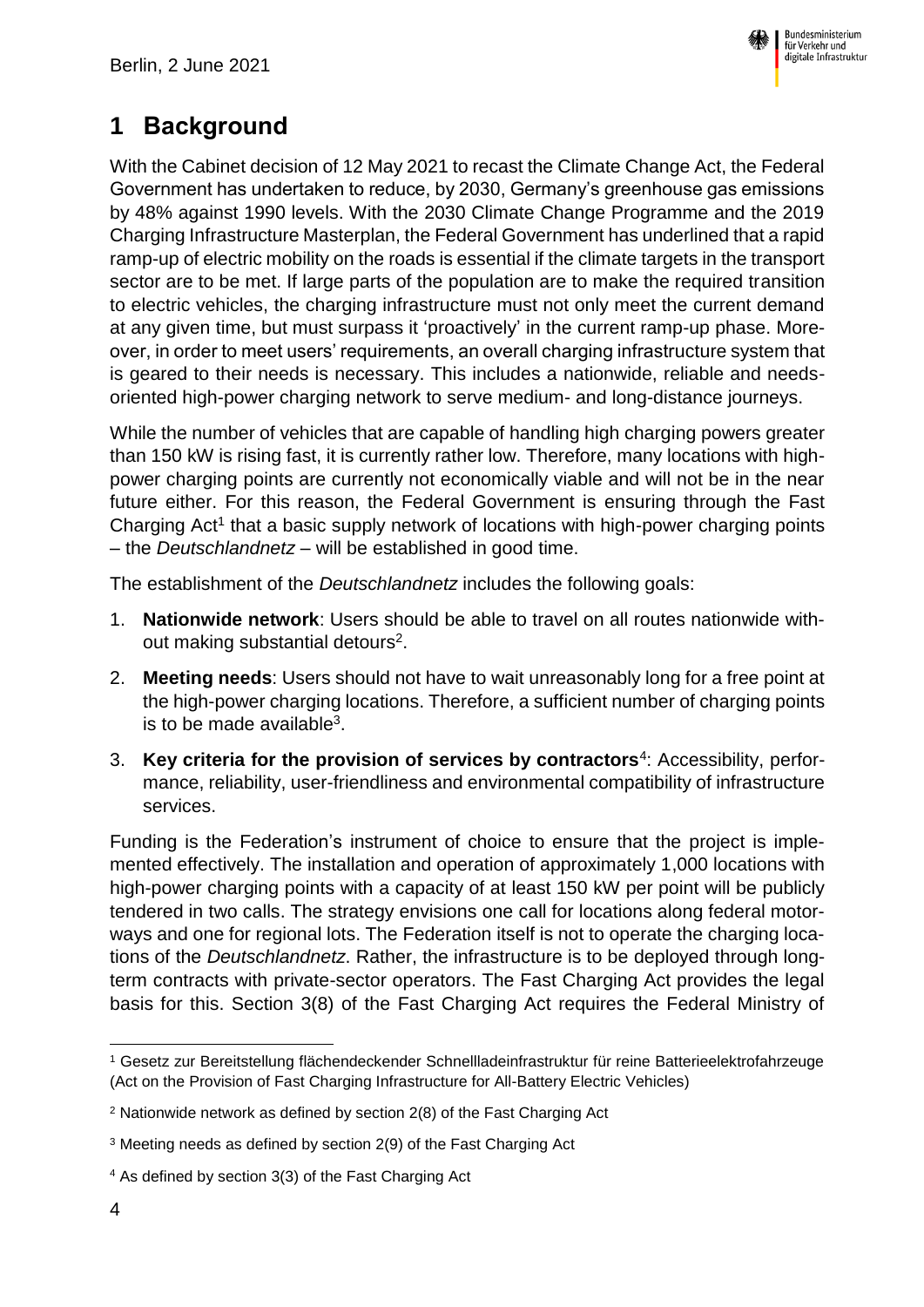

Transport and Digital Infrastructure (BMVI) to submit for approval to the German Bundestag Transport Committee a strategy of the planned call for tenders and the underlying methodology for achieving nationwide coverage that meets the needs of users.

## <span id="page-4-0"></span>**2 Integration in the Federal Government's overall strategy**

The Federal Government's overall strategy for enhancing all charging use cases covers a total of seven cases (see Figure 1): Private charging infrastructure at the place of residence (1 and 2) or work (3) as well as public charging infrastructure at high-power charging hubs in cities or outside built-up areas (4 and 5), at customer car parks (6) or along the roadsides (7). All use cases are addressed through various support programmes at federal and regional levels.

The characteristics of battery-electric vehicles, in particular longer charging times to achieve maximum range, require specific attention to the quality and quantity of public charging infrastructure. Tendering and funding the *Deutschlandnetz* will make charging for medium- and long-distance journeys possible on a large scale and set standards.



**Figure 1: Funding landscape**

High demands are placed on the *Deutschlandnetz* locations when it comes to the charging experience. The guiding principle here is the position paper on easy charging<sup>5</sup>. In

<sup>1</sup> 5 'Easy charging' position paper by the National Coordination Centre for Charging Infrastructure [\[https://nationale-leitstelle.de/wp-content/uploads/2020/12/Thesenpapier\\_UserJourney\\_en-4.pdf\]](https://nationale-leitstelle.de/wp-content/uploads/2020/12/Thesenpapier_UserJourney_en-4.pdf)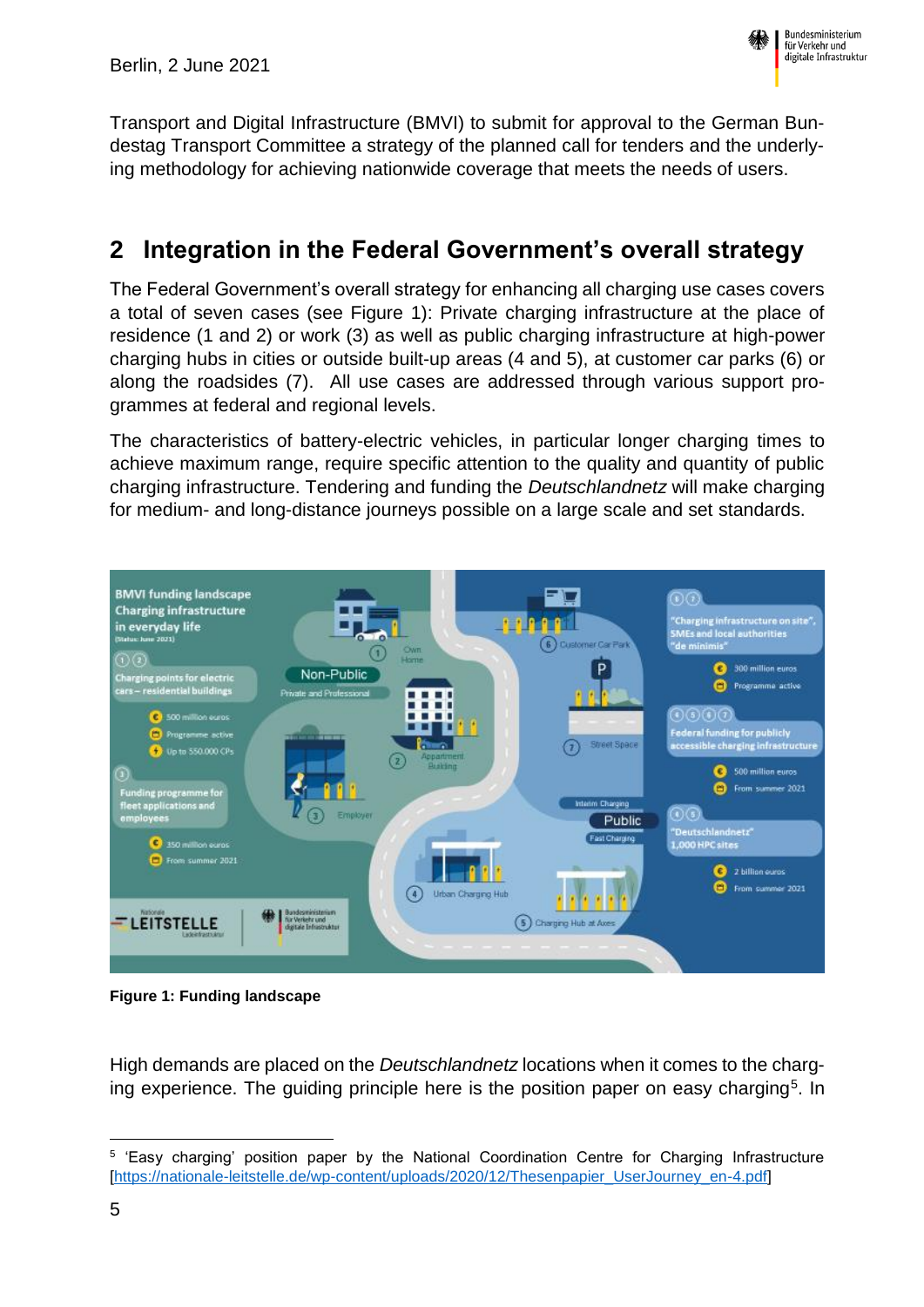order to ensure high quality and permanent availability, the technical, structural and other requirements for the high-power charging points are standardised.

The study 'Charging infrastructure after 2025/2030: Scenarios for market ramp-up'<sup>6</sup> identified a need for 440,000 to 843,000 public charging points by 2030. The National Coordination Centre for Charging Infrastructure has developed the StandortTOOL planning instrument, which forecasts local demand using transport planning methods and a multitude of data. This ensures that the *Deutschlandnetz* hubs are not built too close to one another and that sufficient charging points are available at each location to avoid long waiting times for users as they make their journey.

The combination of high quality and sufficient high-power charging points at the locations needed to establish a nationwide network prevents obstacles to the market rampup of battery-electric mobility in road transport and implements the Federal Government's strategy for the overall charging infrastructure system in Germany.

The calls for tenders are complemented by the Federal Government's existing and future funding programmes in order to support rapid deployment of a user-friendly overall charging infrastructure system.

## <span id="page-5-0"></span>**3 Main features of the procedure**

### <span id="page-5-1"></span>**3.1 Two contract award procedures**

Contracts for the establishment and operation of a network with 1,000 high-power charging locations are to be awarded in two separate procedures. In addition to approx. 200 locations at unserviced rest areas along federal motorways, another 900 locations are to be constructed off the motorways. In contrast to the call for tenders along motorways, this call for tenders does not stipulate locations, instead identifying search areas, which define a specific area, for example around a transport hub. The exact location within the search area must be found, determined and proposed by the bidder.

The first procedure concerns the installation and operation along federal motorways. Here, four lots with a total of approx. 200 locations will be put out for tender. These are unserviced rest areas owned by the Federation. The tendering process will be carried out by Autobahn GmbH, which is responsible for managing the unserviced rest areas, in close coordination with the Federal Ministry of Transport and Digital Infrastructure and the National Coordination Centre for Charging Infrastructure. As far as possible, the same requirements are imposed for both charging points and locations. The call for tenders is to be announced as soon as possible, probably no later than six months from now.

1

<sup>6</sup> 'Charging infrastructure after 2025/2030: Scenarios for market ramp-up' study by the National Coordination Centre for Charging Infrastructure [\[https://nationale-leitstelle.de/wp-content/up](https://nationale-leitstelle.de/wp-content/uploads/2021/02/NLL_Factsheet_en.pdf)[loads/2021/02/NLL\\_Factsheet\\_en.pdf\]](https://nationale-leitstelle.de/wp-content/uploads/2021/02/NLL_Factsheet_en.pdf)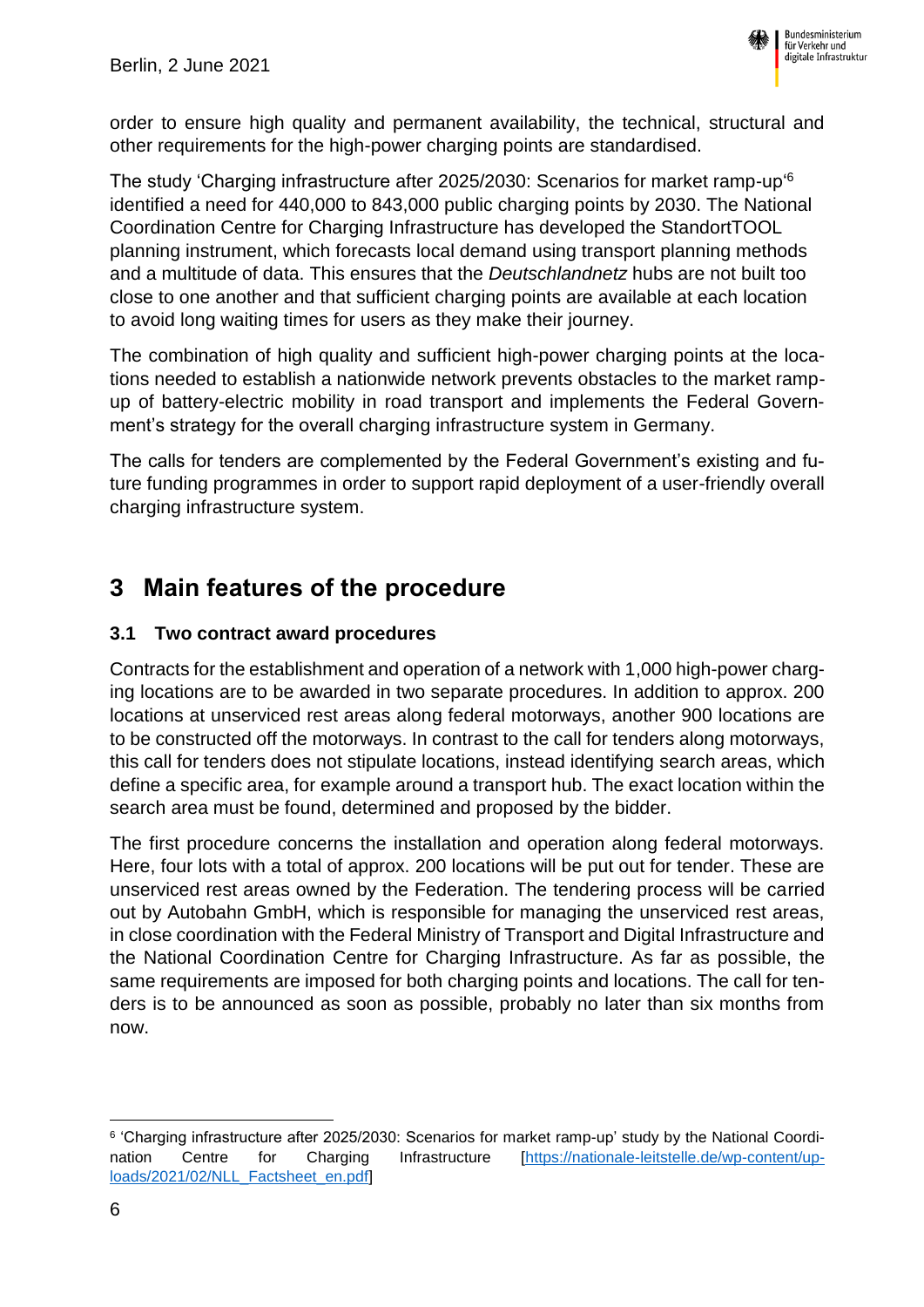The second procedure with regional lots addresses installation and operation of locations away from federal motorways in rural, urban and suburban areas. In this procedure, the territory of the Federal Republic of Germany will presumably be divided into six areas across federal state boundaries with three to four lots each. A total of at least 18 regional lots will be available. No specific location will be defined in these lots, but rather a total of 900 search areas will be specified. The Federal Ministry of Transport and Digital Infrastructure will carry out this call for tenders itself, with technical support provided by the National Coordination Centre for Charging Infrastructure. The call for tenders is to be announced as soon as possible, probably in June 2021.

The two calls for tenders are intended to be more compatible with the business models of different participants. Each procedure targets different bidder groups. The regional lots suit the business models of more regional companies, while the second call for tenders along federal motorways is particularly attractive to companies operating throughout Germany and Europe.

The two award procedures will define a total of 1,100 locations or search areas, within which the winning bidder will establish and operate the high-power charging infrastructure. This is to ensure that the Federal Government achieves its goal of 1,000 locations even if it later becomes apparent that infrastructure cannot be built at individual locations or in individual search areas.

### <span id="page-6-0"></span>**3.2 Composition of lots**

The following diagram illustrates how the regional lots complement the lots along the federal motorways. The aim is to prevent the formation of local monopolies.

The total number of locations from both calls for tenders will make a key contribution to nationwide coverage. The overlap of lots ensures that no company will become dominant in a region.

Accordingly, each lot contains a mixture of commercially attractive and less attractive search areas or locations. The economic attractiveness of a location depends to a large extent on the number of charging operations and their consistent daily and annual average distribution. For example, a location in a very rural region that is, however, popular with tourists will be less attractive in economic terms, because the number of charging operations will only be high during a few months of the year. Nevertheless, these locations are essential for the overall network. In each region, one small lot of around 20 locations and two to three more lots each with around 50 to 70 locations will be advertised, each of which is of particular interest to small and medium-sized enterprises.

In addition, the planned allotment is intended to prevent very few bidders being awarded contracts, which would enable them to build up a dominant position in the market to operate high-power charging points. For this reason, the procedure is designed to prevent any one bidder winning more than one lot along federal motorways plus three regional lots (limited lots) in both calls for tenders. As a result, at least four different operators will be selected in the first and at least six different operators will be selected in the second call for tenders.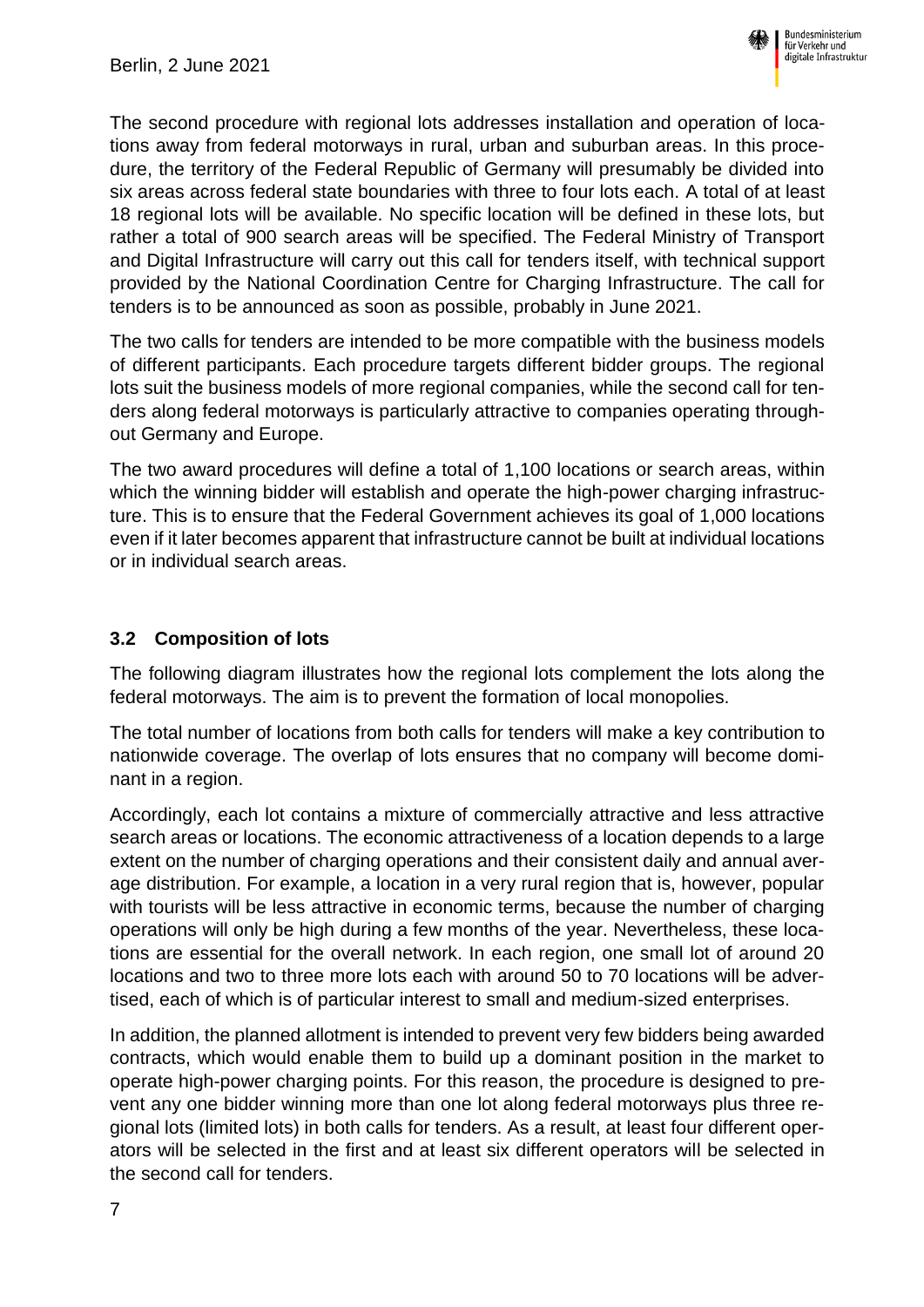



**Figure 2: Sample illustration of lot composition**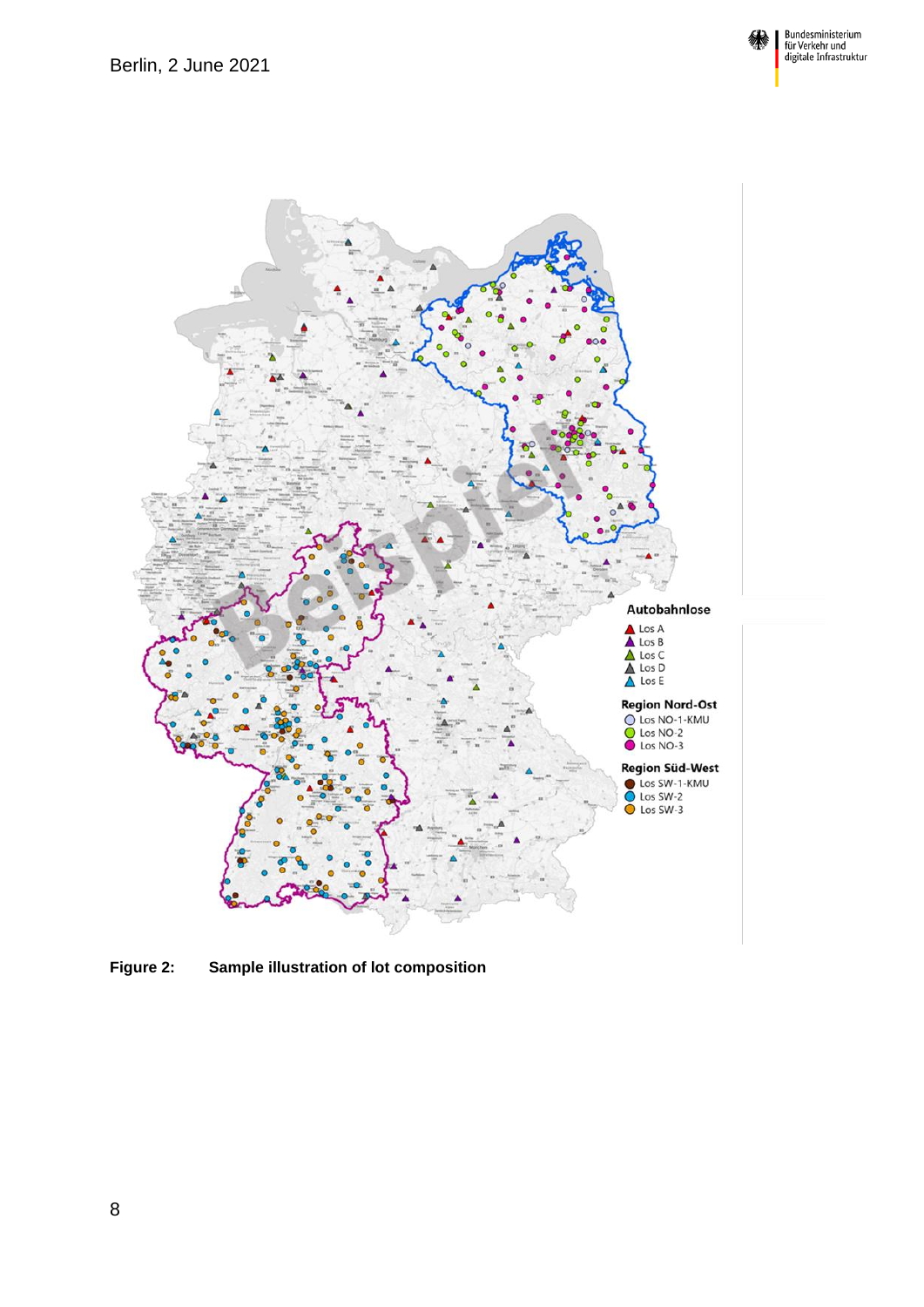

## <span id="page-8-0"></span>**3.3 Steps of the negotiated procedure**

Both calls for tenders are to be conducted in a negotiated procedure after initial competitive tendering.



#### **Figure 3: Steps of the negotiated procedure with competitive tendering**

The respective calls for tenders are published in the online version of the supplement to the Official Journal of the European Union (TED – Tenders Electronic Daily). After publication, interested parties, i.e. individual companies as well as groups of undertakings in the form of a consortium or involving subcontractors, may apply to participate within a period of at least 30 calendar days. Applications can be submitted for all lots in both calls for tenders. The aforementioned limitation of lots only refers to awarding contracts at the end of the procedure.

During the competitive tendering, applicants' suitability is checked, in particular on the basis of their commercial, financial and technical/professional capacity. If there are more than 8 applicants in a regional lot, 8 applicants will be selected, so that only 8 applicants will be invited to submit a tender for the following negotiated procedure. The selection will be made primarily on the basis of appropriate references, in particular with regard to experience in the operation of public high-power charging infrastructure. The call for tenders along the federal motorways will be based on the same criteria.

As regards the call for tenders with regional lots, the participation of as many bidders as possible is also to be facilitated by the fact that specific locations within the designated search areas do not have to be identified at the start of the procedure. This prevents availability of suitable plots of land to bidders becoming a major criterion in choosing bidders.

Applicants selected in this way are then invited to submit indicative tenders, which they must draw up on the basis of the documents provided. Based on the indicative tenders,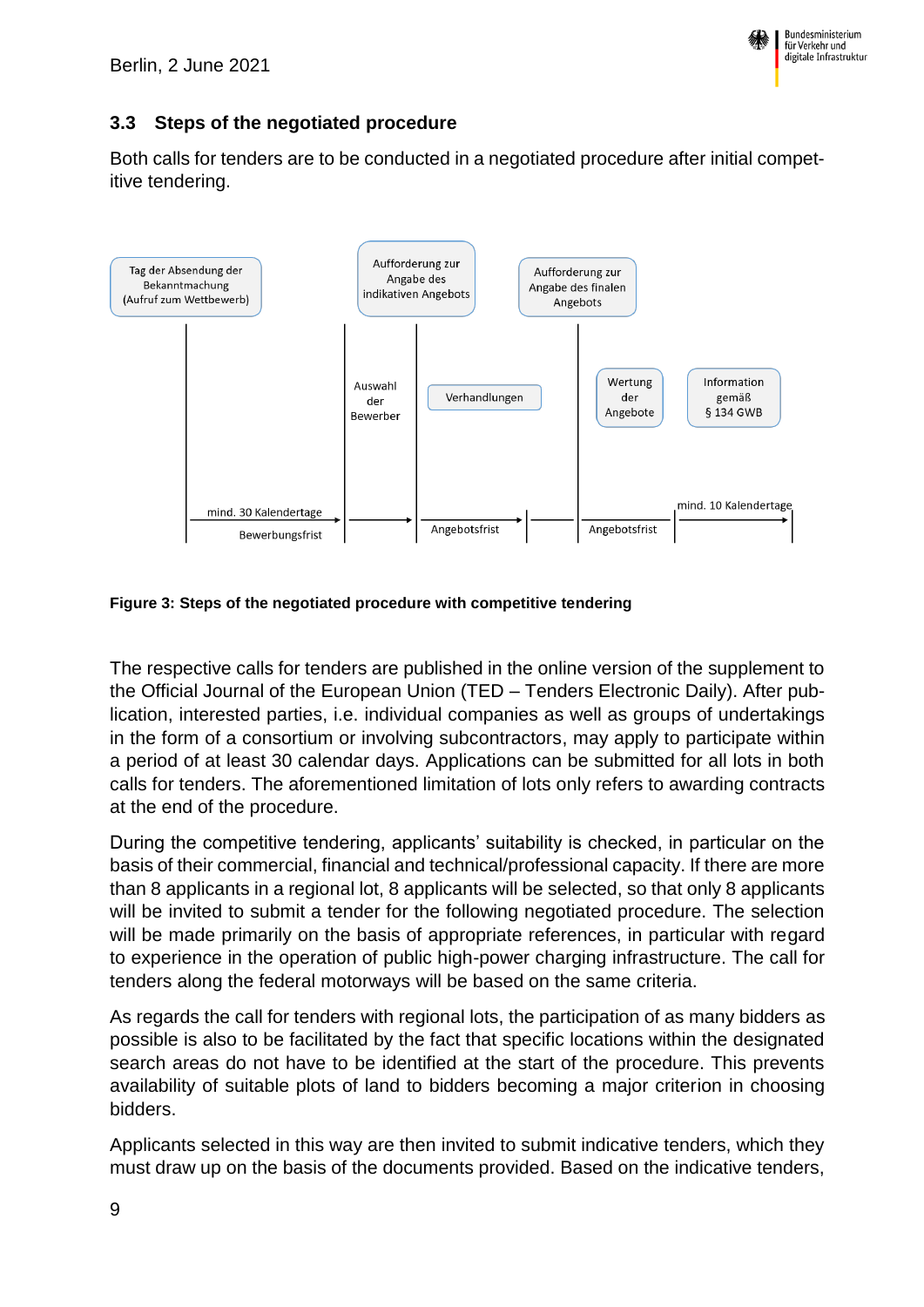

negotiations will then be held on contract and service contents that are yet to be defined as well as on the specific configurations of the high-power charging points. At the end of the negotiations, bidders will be invited to submit a final tender on the basis of which the contract will be awarded for each lot in accordance with the agreed appraisal methodology.

The contract will be awarded to the most cost-effective offer in the respective lot (best price-performance ratio), taking into account the limitation of lots.

For the regional lots, the installation and operator charges to be calculated by each bidder on a flat-rate basis (differentiated by location size) are relevant when assessing the tender prices. In contrast, the grid connection costs are not relevant for the appraisal because they are not part of the competitive procedure. In addition, each bidder must also take into account in their calculation that an overwhelming part of the profit from the charging operations is passed on to the Federation.

While the appraisal of tender prices will be incorporated to a greater extent into the overall appraisal, the bidders' functional concepts for location development and the user-friendly charging infrastructure will also be of major importance. The calls for tenders are also intended to inspire a competition for new customer-friendly location ideas.

For example, a bidder's ability to provide information on specific locations for many search areas in their final bid could have a positive impact on their assessment.

The call for tenders along the federal motorways will be based on this principle and, if possible, on the same award criteria.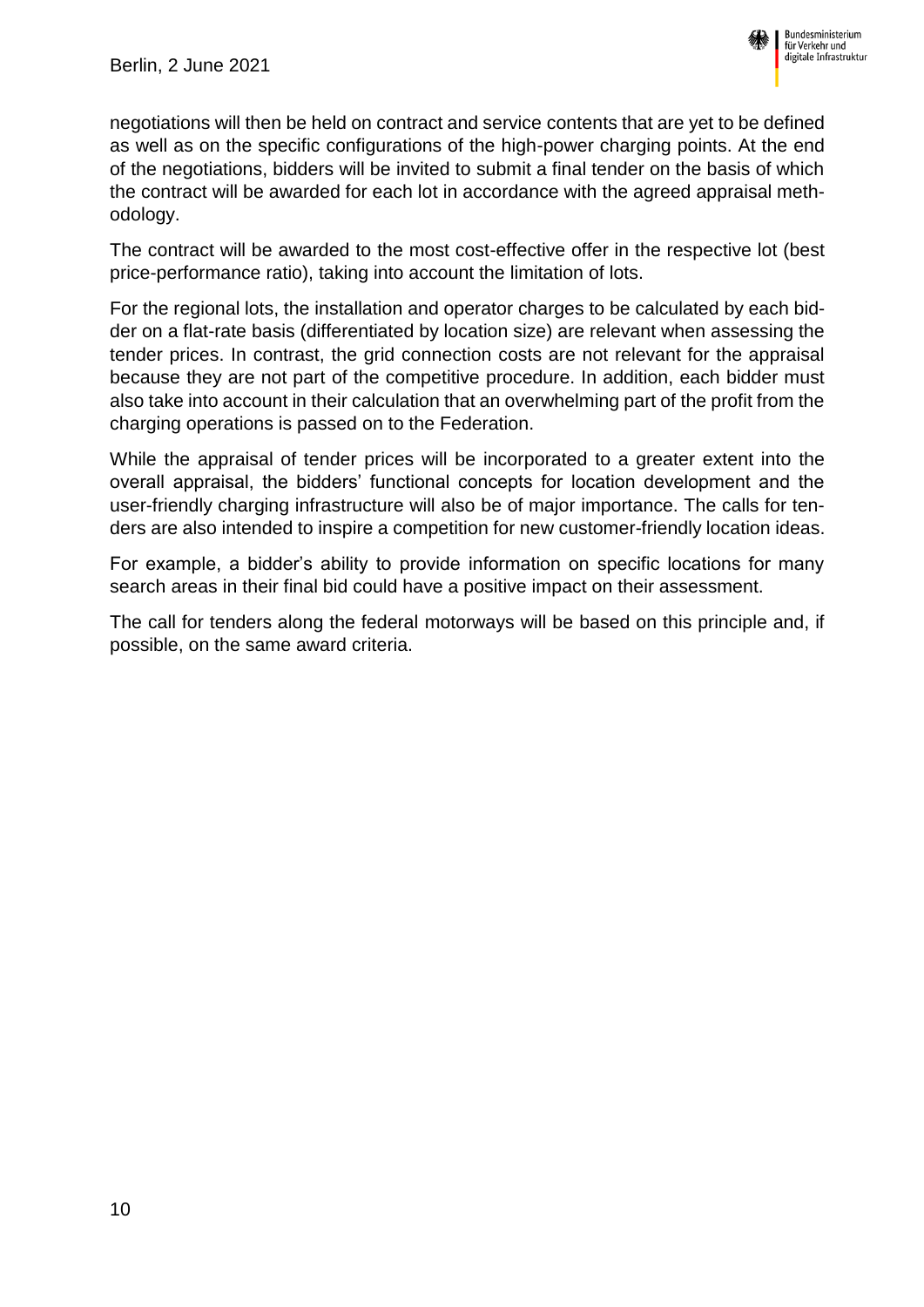

## <span id="page-10-0"></span>**4 Methodology and criteria for establishing a needs-based nationwide network**

The *Deutschlandnetz* implements a key component of the Federal Ministry of Transport and Digital Infrastructure's guarantee function as defined in section 3(1) of the Fast Charging Act (SchnellLG). The most important goal of the *Deutschlandnetz* is to fill the blank areas in order to move one step closer to establishing a nationwide network that meets the needs of users.

This is accompanied by extensive monitoring of the high-power charging points by the National Coordination Centre for Charging Infrastructure. The results of the analyses are fed into future planning related to the establishment of a needs-based nationwide network.

The overarching objective is that, in the future, a high-power charging point can be reached within 10 minutes anywhere in Germany. The distance in kilometres depends on whether users are travelling in the city, on roads outside built-up areas or motorways.

### <span id="page-10-1"></span>**4.1 Choice of locations along federal motorways (unserviced rest areas)**

High-power charging points along federal motorways are to be built at unserviced rest areas. About 200 locations of this kind are to be established.

They represent a necessary addition to the charging infrastructure that has already been established or is to be established at serviced rest areas or truck stops.

The contribution of unserviced rest areas to the intended nationwide coverage will be achieved by means of a large number of high-power charging points in close proximity (cf. Figure 4). At the same time, this is to ensure efficient overall charging time even across several charging stops during a trip, in order to make the system more userfriendly. Technically, charging at relatively low battery levels can reduce the total number of charging stops on long-distance journeys. The reason is that a higher charging capacity can be maintained over a longer period of time. As a result, the overall charging time can be minimised on a journey with several charging stops.

Here, too, the aim is to enable users to reach the next high-power charging point along federal motorways in about ten minutes' time in the future. The target of ten minutes was developed in line with the report on a nationwide charging infrastructure by Working Group 5 of the National Platform on the Future of Mobility in October 2020. The report recommends a maximum distance of 15 to 30 km between high-power charging points along federal motorways, which, depending on the speed of the vehicle, corresponds to about ten minutes' travelling time.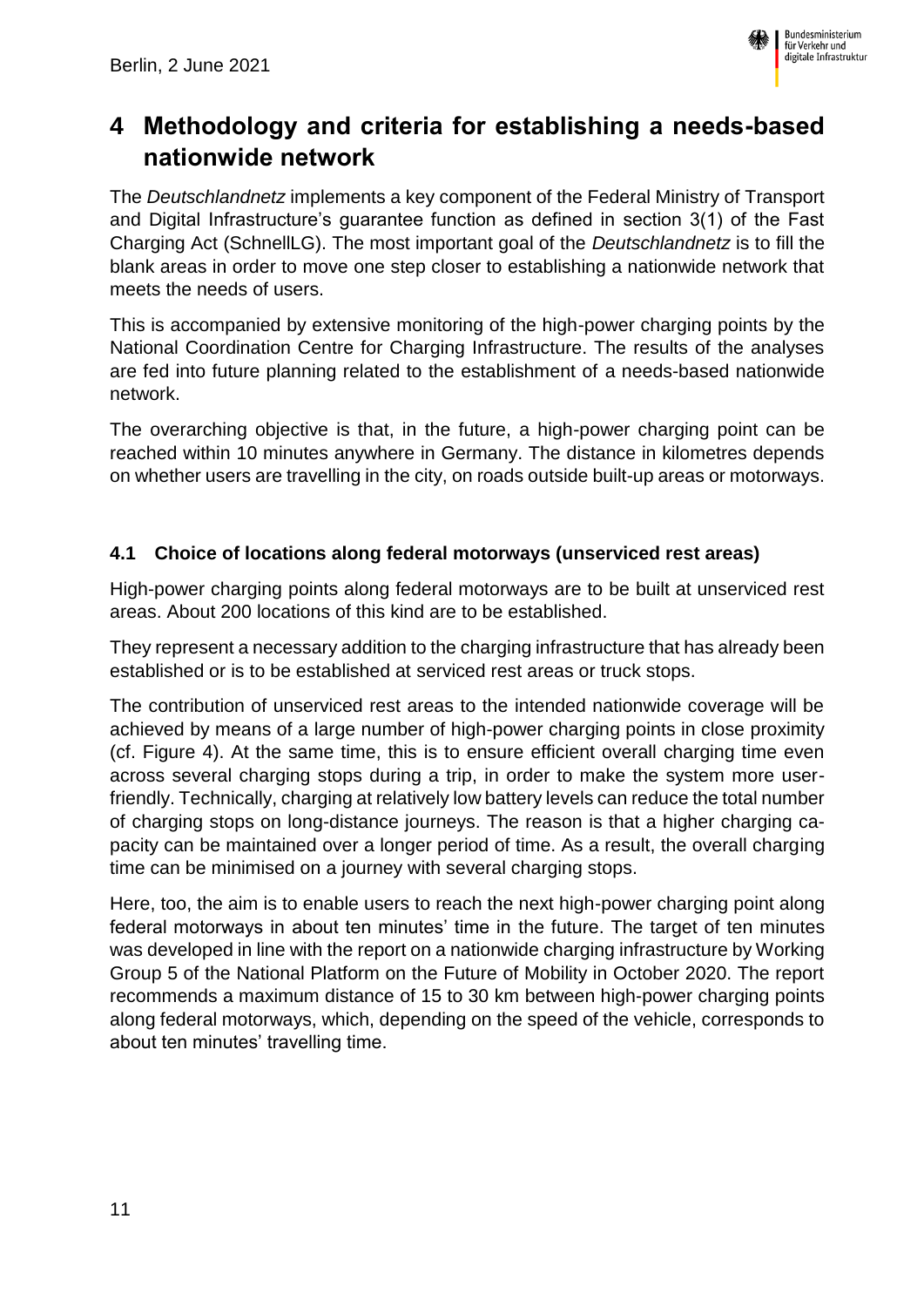



**Figure 4:Contribution of selected unserviced rest areas to the establishment of a needs-based nationwide network**

The locations are selected taking into account the existing infrastructure with a maximum distance between locations of ten minutes or approx. 15 to 30 km. Unlike the search areas in residential areas described in the following, specific locations for unserviced rest areas are defined in the call for tenders. In order to identify suitable rest areas, a preliminary assessment of site availability is carried out and taken into account when selecting the location.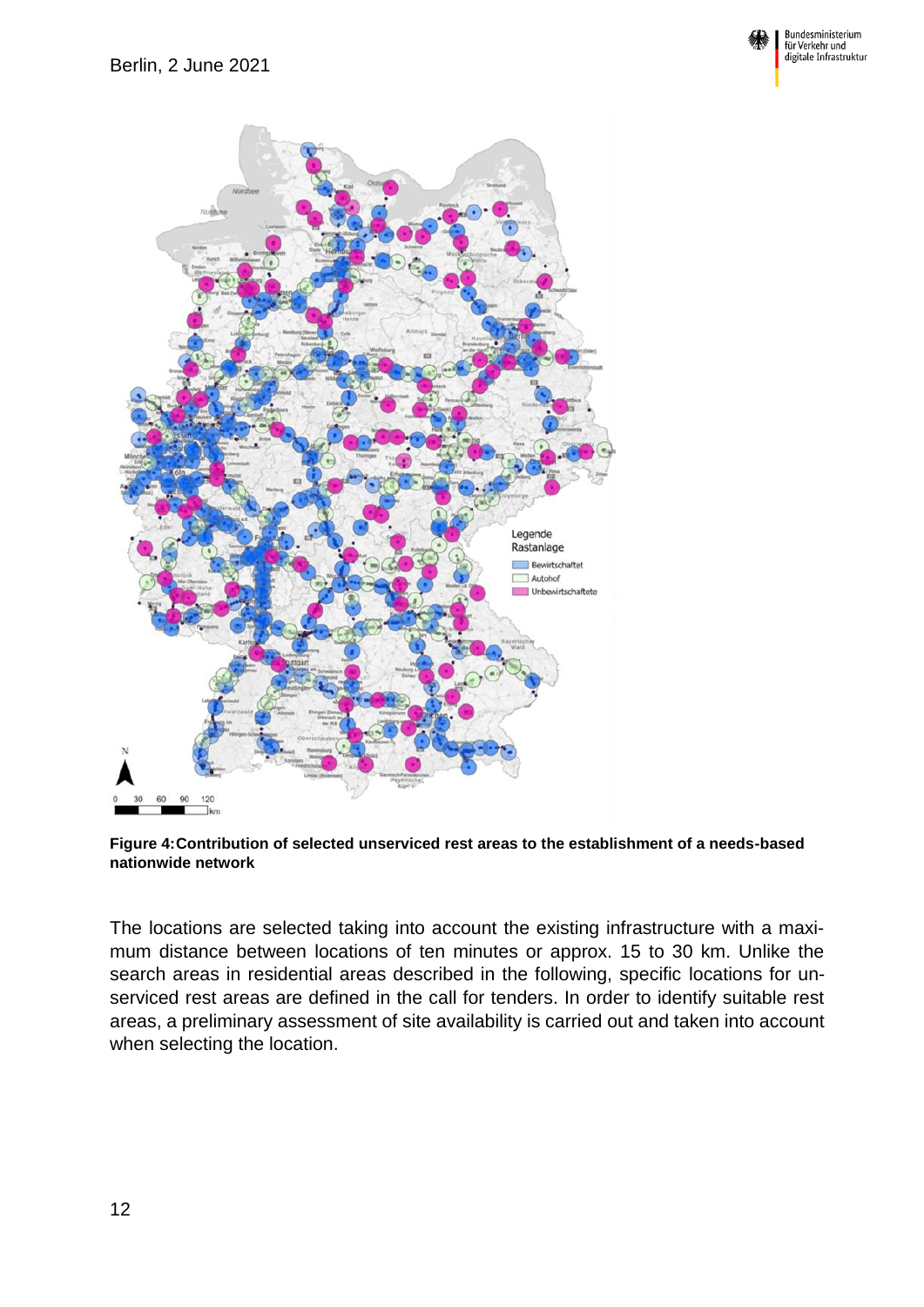

#### <span id="page-12-0"></span>**4.2 Localisation of the search areas in the settlement area**

The 900 locations in residential areas will be established in suitable search areas near transport hubs. The coverage in rural residential areas will be taken into account during planning; about half of the search areas are in rural areas.

In order to achieve uniform coverage across Germany, the search areas were determined according to the spatial typology of the Federal Ministry of Transport and Digital Infrastructure based on regional statistics (RegioStar17). The number of search areas in a given region will be defined in RegioStar17, depending on the respective spatial typology of the residential area. This means that the role of the residential area or its function in terms of the provision of goods and services defines the number of search areas. The more relevant the function in terms of the provision of goods and services for the surrounding region, the more high-power charging points are planned. There are deviations from this approach in individual cases to guarantee coverage, defining additional search areas according to the objective of nationwide coverage.



**Figure 5: Illustration of a search area including relevant transport arteries**

In addition to identifying the search areas and their distribution in the geographical region, a centre has been defined for each search area. The definition is based on medium- and long-distance journeys, i.e. on roads into and out of a city centre, traffic counts, the refuelling network and the settlement pattern outside purely residential areas. Each search area contains a primary and a secondary search area. The primary search area extends over a radius of two kilometres around the defined centre. If no installation site can be acquired in the primary search area, a secondary search area can be used as an alternative, stating the reasons.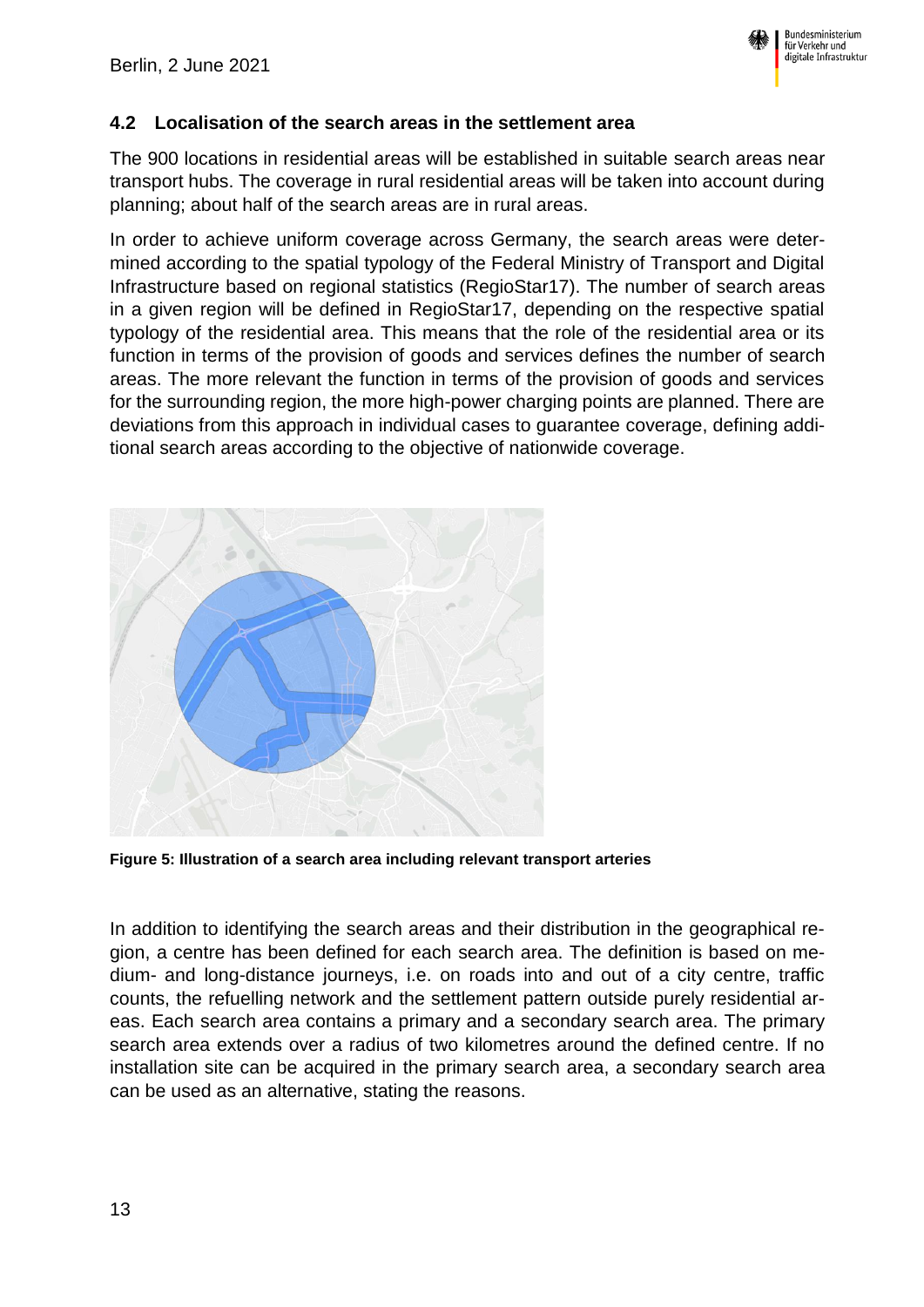

## <span id="page-13-0"></span>**4.3 Meeting needs at high-power charging locations**

In order to meet the needs set out in section 2(9) of the Fast Charging Act, sufficient charging points must be available at each location for the predicted number of electric vehicles with fast charging capabilities. The needs of each location are determined on the basis of corresponding traffic volume models. For the call for tenders, location sizes S, M, L and XL are defined with a corresponding number of charging points (see Table 1). Each search area and each location is assigned a location size. In general, upgrading locations with additional charging points should be considered both from a conceptual and structural point of view. This scalability will not be feasible for all locations in the call for tenders, but will be assessed positively in the tender procedure – if it is possible at all. Scalable locations, which can be gradually upgraded to include additional charging points, will ensure that the *Deutschlandnetz* also meets growing needs.

| <b>Location size</b> | <b>Number of</b><br>charging points |
|----------------------|-------------------------------------|
| S                    |                                     |
| м                    | 8                                   |
|                      | 12                                  |
| ΥI.                  | 16                                  |

#### **Table 1: Location categories and corresponding number of high-power charging points**

The number of charging points needed for each location put to tender is calculated using the StandortTOOL. The StandortTOOL is the planning instrument developed by the National Coordination Centre for Charging Infrastructure on behalf of the Federal Ministry of Transport and Digital Infrastructure. It is used to determine a Germany-wide strategy for upgrading the charging infrastructure. Based on the number of e-vehicle journeys, the StandortTOOL models the demand for charging operations which can be expected nationwide per spatial unit by 2030. The functionality of the StandortTOOL is provided to the federal states, with each state getting its own access credentials. In addition, it is envisaged that municipalities will be able to use the StandortTOOL to draw up their own plans, which go beyond the current functions on the [www.standorttool.de](http://www.standorttool.de/) website.

It will then be possible in the medium to long term to ensure that all relevant actors follow the same vision in terms of methodology with their plans.

#### <span id="page-13-1"></span>**4.4 Taking into account the existing high-power charging infrastructure**

The aim of the call for tenders is to supplement the existing charging infrastructure in a meaningful manner. To the extent possible, new locations should not be built in direct proximity to existing charging infrastructure.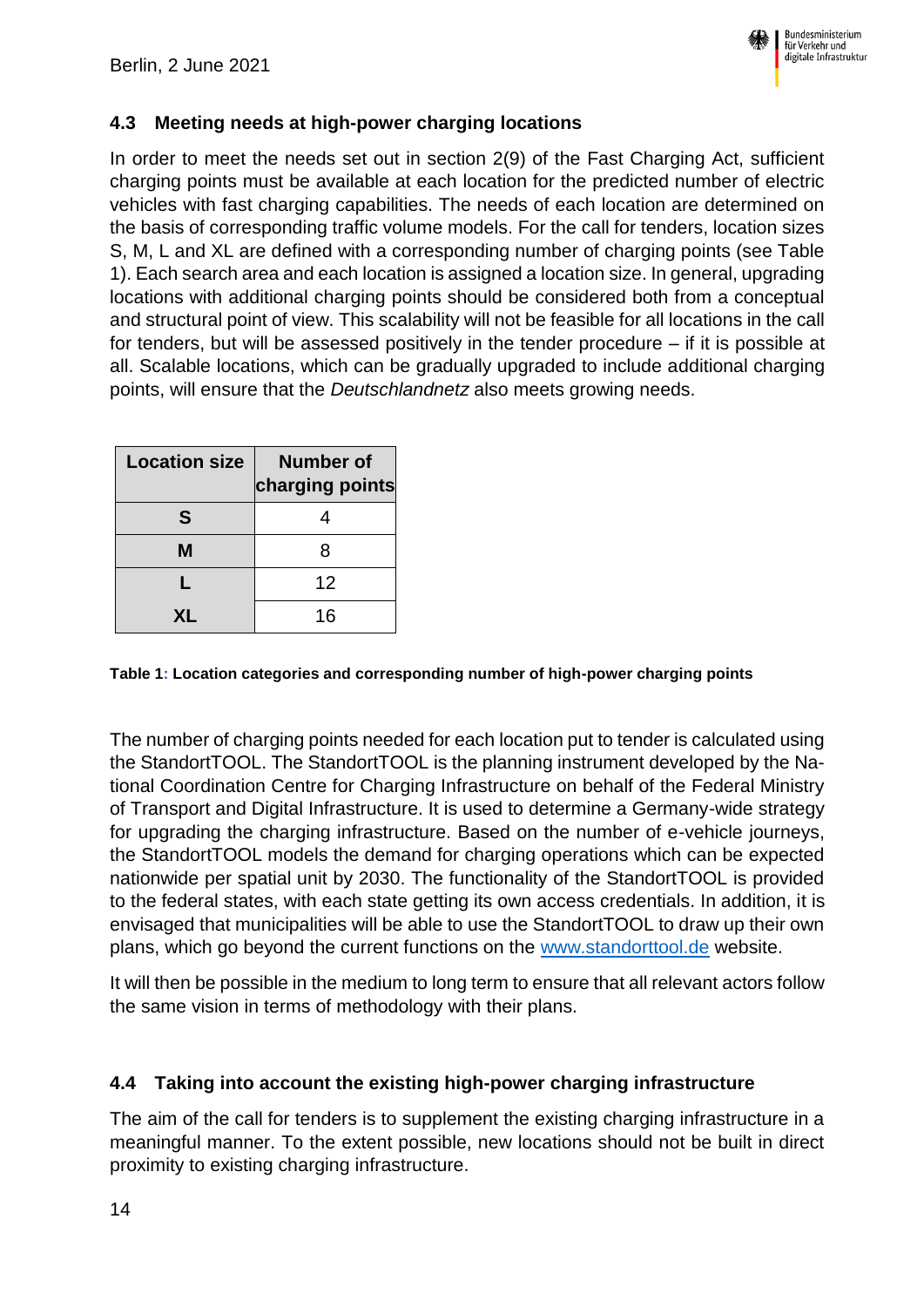

In order to protect the existing infrastructure and to avoid economic interference, a minimum distance from existing charging infrastructure was therefore included in the calculation of needs and the determination of locations and search areas. Charging infrastructure with a charging capacity of 150 kW was considered in this process. The charging infrastructure to be installed with at least 150 kW charging capacity primarily competes with the same use cases, namely fast charging for medium- and long-distance journeys. The database of the Federal Network Agency, which is updated monthly, is used to determine the stock<sup>7</sup>. The current stock of charging points is set in relation to the calculated need in terms of charging points at the respective location for 2025. To consider the stock in an optimum manner, it is assumed that the number of charging points at the existing locations will be doubled and further upgraded. If this assumption results in at least 50% of the charging point requirements calculated for 2025 being met, no acute need for expansion is identified in this call for tenders.

Along federal motorways, a minimum distance of ten kilometres was set along the axes around serviced rest areas and high-power charging infrastructure.

### <span id="page-14-0"></span>**4.5 Price model**

Charging rates at public charging points currently vary considerably. Furthermore, adhoc charging and contract-based charging are subject to different conditions in terms of usability and pricing. This results in a significant lack of transparency and thus in uncertainty for users. As it is a fundamental obstacle to the ramp-up of electric mobility, the lack of price transparency should be addressed in the *Deutschlandnetz*. Contrary to current practice, it is envisaged that each supplier of electricity for charging will receive the same non-discriminatory B2B price for electricity in the future. Also, prices for adhoc charging should not be artificially increased compared to contract-based charging.

It should be stressed that the Federal Ministry of Transport and Digital Infrastructure does not aim to bring about price regulation for the entire high-power charging infrastructure in Germany. The high-power charging points set up under the call for tenders must therefore be carefully integrated into the existing, dynamic market. On the one hand, it is important to avoid giving operators of the *Deutschlandnetz* preferential treatment over operators outside the call for tenders. On the other hand, excessive prices must be avoided in order not to discourage users from switching to electric cars. To achieve this, a price model is part of the call for tenders. The price model defines a basic amount to cover the electricity costs, a share in revenues that is to be returned to the Federation and a flexible upper limit. As the Federation assumes a large part of the operating risk, a part of the revenue is to be returned to it. Operators will have a degree of discretion in setting prices, albeit a lower one than other, non-funded operators.

1

<sup>7</sup>[https://www.bundesnetzagentur.de/DE/Sachgebiete/ElektrizitaetundGas/Unternehmen\\_Institutionen/E-](https://www.bundesnetzagentur.de/DE/Sachgebiete/ElektrizitaetundGas/Unternehmen_Institutionen/E-Mobilitaet/start.html)[Mobilitaet/start.html](https://www.bundesnetzagentur.de/DE/Sachgebiete/ElektrizitaetundGas/Unternehmen_Institutionen/E-Mobilitaet/start.html) (German only)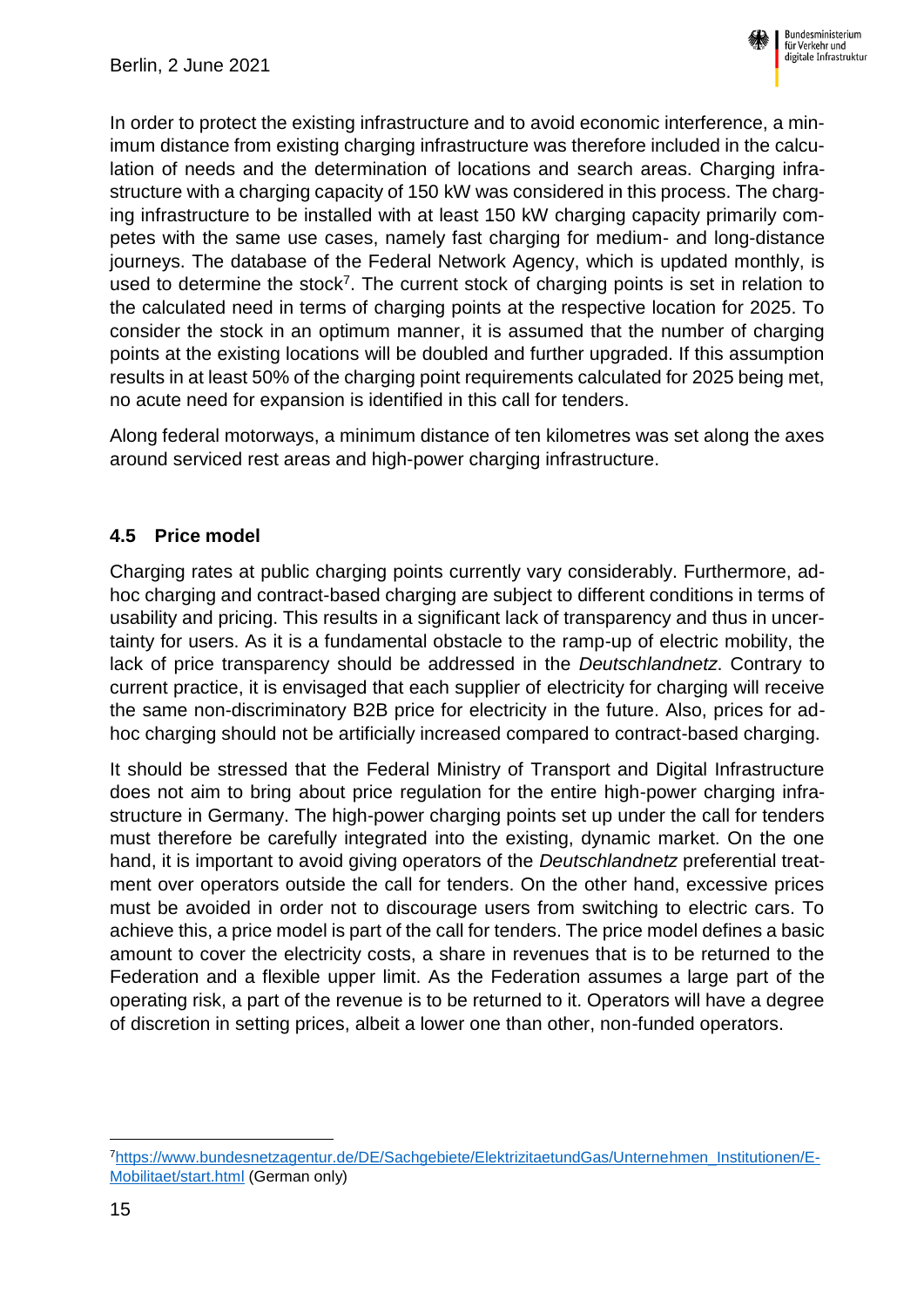

## <span id="page-15-0"></span>**4.6 Minimum requirements for high-power charging points**

In accordance with section 3(3) of the Fast Charging Act, the call for tenders lays down a number of minimum requirements for the high-power charging points of the future *Deutschlandnetz*, a selection of which is described below. This will be further specified in the call for tenders, including the requirements described in this document.

#### <span id="page-15-1"></span>**4.6.1 User-friendliness**

In order to accelerate the widespread switch to electric mobility, the services must be user-friendly. For the charging infrastructure, this means that users' requirements for the entire charging experience must be taken into account as well as possible. The National Coordination Centre for Charging Infrastructure's position paper on easy charging describes this charging experience in nine steps and serves as a guiding framework for designing the requirements for the *Deutschlandnetz*.

The high-power charging infrastructure to be installed must be easy to find digitally and physically. This includes, among other things, communicating the availability status to a superordinate digital back-end and enabling access to this data via conventional internet applications. It also entails clearly visible signs and proper lighting of locations. Moreover, the payment and invoicing process must be as customer-friendly and flexible as possible. User-friendliness is also decisive as part of the technical and structural requirements.

Particularly with regard to user-friendliness, the call for tenders should also incentivise innovative solutions, such as the option of booking a charging point ahead of time via the internet.

#### <span id="page-15-2"></span>**4.6.2 Minimum technical requirements**

As a critical performance requirement, each charging point that is to be installed must have a nominal power output (charging capacity at 400 V) of at least 150 kW.

The charging post must, among other things, have a display that is easy to read in any conditions and shows all important information, such as the charging price and the energy already transferred, in German and English.

In order to ensure reliability and accessibility, operators must guarantee availability around the clock, seven days a week  $(24/7 - 365)$ .

#### <span id="page-15-3"></span>**4.6.3 Minimum requirements for grid connection and provision of services**

In order to ensure that the location has sufficient capacity, the grid connection is to be dimensioned, using a buffer storage if necessary, in such a way as to allow for a simultaneity factor of at least 1 in relation to the nominal power output (charging capacity at 400 V) of all charging points. For example, if the stated nominal power output of the charging points is 150 kW, all charging points at a given location must be able to supply 150 kW each at the same time. In order to be able to increase the performance of the